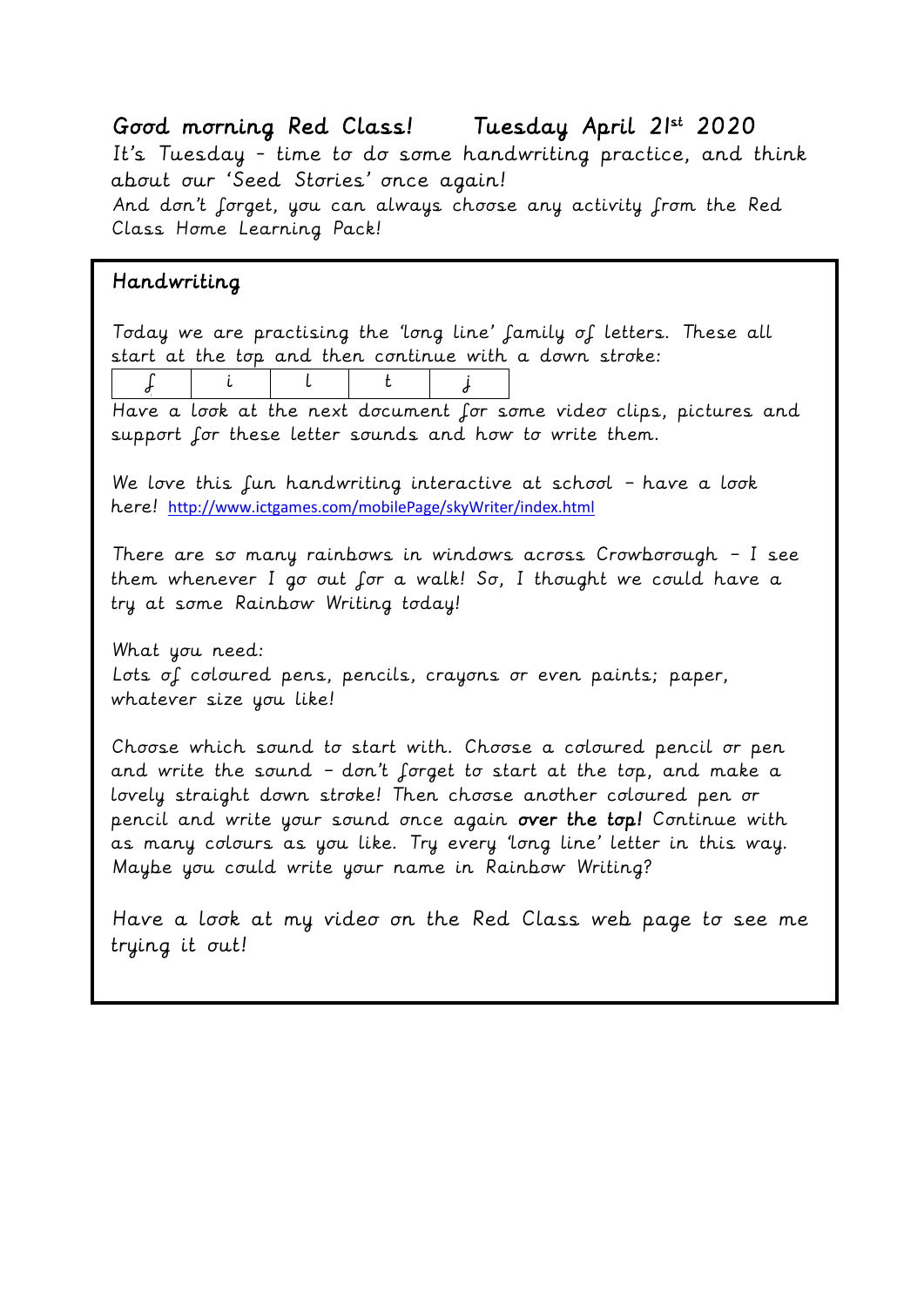## 'Seed Stories' – Super Soil!

This term we will be exploring the soil plants grow in – what is soil made of? Do any creatures live in the soil? How does soil help plants grow? What happens to soil at different times?

This week, we will start by exploring some soil!

What you need:

Apron or old clothes, large bowl or tray, smaller pots or cups, old spoons or utensils for mixing, water, and some SOIL! If you dig your soil up from the garden, be careful with any creatures you might find in it – put them carefully back in your garden.

If you don't have an outdoor space to collect some soil, don't worry! You could try flour or cornflour in your tray or bowl and could even add some cocoa or drinking chocolate powder for a real soil look! You could even try mixing in some water for a gloopy 'muddy' mixture!

Try these ideas:

- Make a mud cafe or kitchen what will you serve today?
- Make mud soup what will go in your soup today? Check with an adult about what you could collect from your garden to add to your soup.
- Measuring  $-$  how many small pots of mud mixture will fill a larger pot? How many small spoon fuls will fill your smallest pot?
- Make a muddy farm with toy animals, or a dirt car race track for vehicles. Don't forget to wash down your farm animals, and take your vehicles to the car wash too!
- Make a muddy building site with toy diggers! Shovel the mud to make roads and hills, perhaps you could add some pebbles, gravel or sticks to create a landscape?